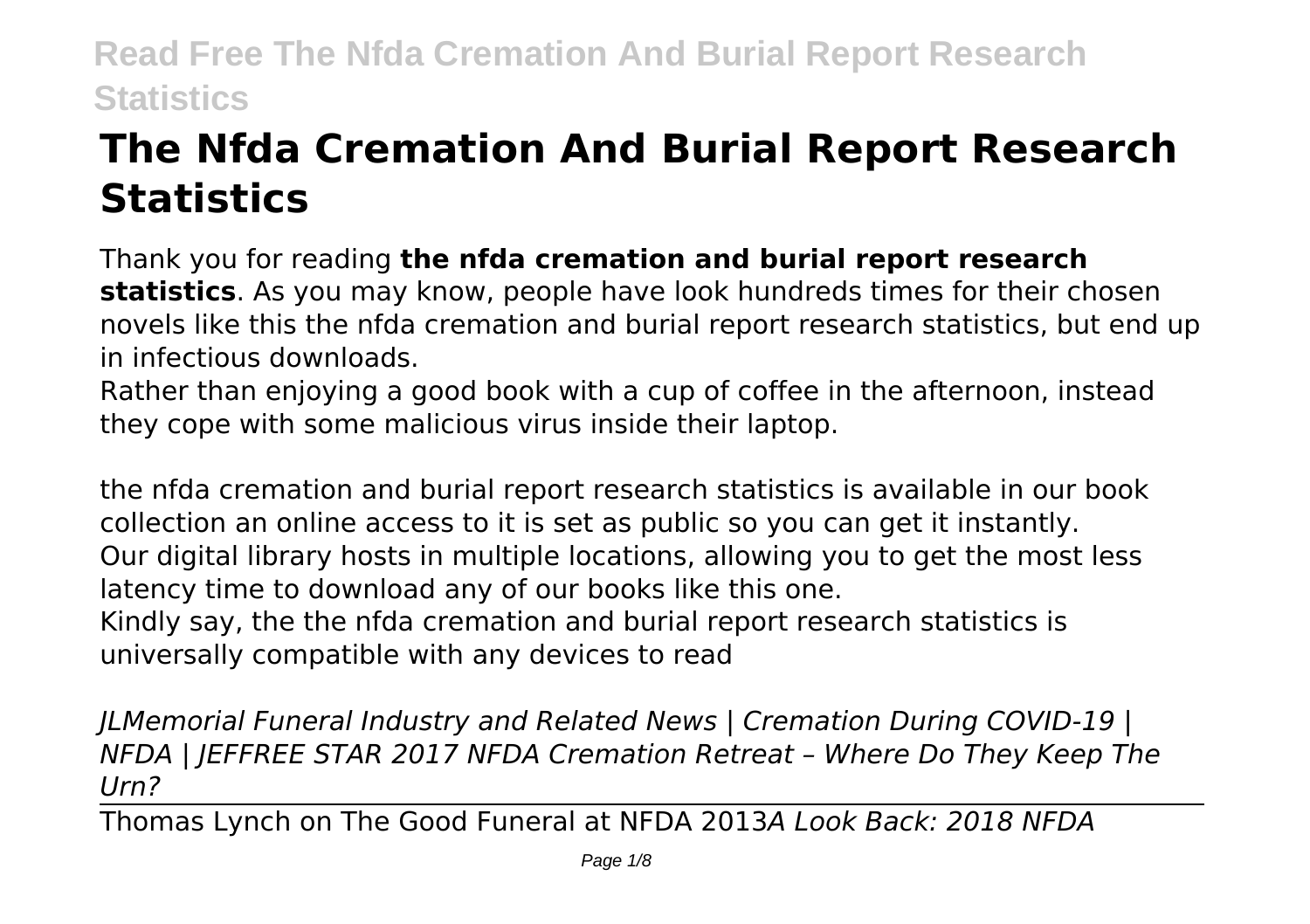*Cremation Conference NFDA 2011 Chicago (CANA) SRS Computing Preview Booth 1149 NFDA 2016 - Funeral Home Gifts*

Cremation Vs Burial - Which is Better for Departed Soul?**How Much Do Funerals And Cremations Cost? [2018]** LH Design Women's Burial Garments at NFDA 2019 Post and Boost at NFDA 2019 *These Funeral Directors Are Dissolving Bodies in Water to Help Save the Earth* **Eden Funeral Services (M) Sdn Bhd - Coporate Video Part 5 — Final Preparations CREMATION PROCESS EXPLAINED** Robert Durant's Stylin' Hearse Dad's burial ceremony at St. Mary's We Snuck a Camera into Mecca to Film Hajj: The World's Largest Pilgrimage

The Process of Cremation and the Crematorium*What Does the Bible Say About Cremation?* CREMATION ENTOMBMENT Chester Dec Funeral

Gene's visit to The Funeral Director's Convention Veterans Burial And Cremation Benefits - Newly Revised Programs THE CREMATION PROCESS Aquamation for Funeral Homes at NFDA 2019 Caitlin Doughty: Will My Cat Eat My Eyeballs? [CC] Why I'm Donating My Body To Science

Wonder Widows Book DiscussionWebinar - USPS Requirements for Shipping Cremated Remains Wareing Cremation Services **The Nfda Cremation And Burial** States Recommending Cremation Only. After initially stating that individuals who die of COVID-19 can only be cremated, the state of Nevada clarified and said "Decedents with COVID-19 can be buried or cremated." Currently, NFDA is not aware of any state laws requiring cremation for the remains of a decedent who died of a communicable disease.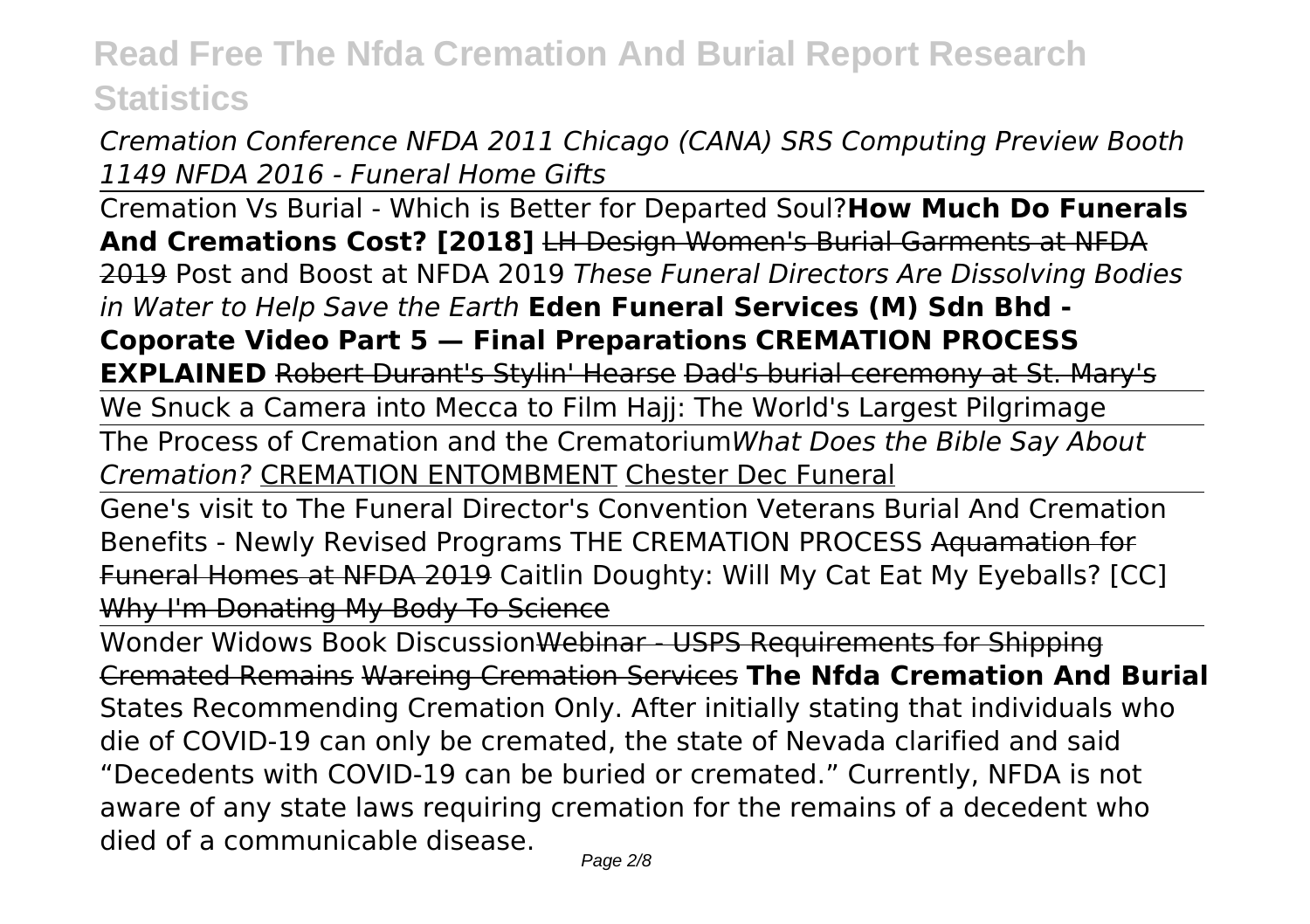#### **Cremation & Burial - NFDA**

Now, the latest "NFDA Cremation & Burial Report" predicts that the cremation rate in the United States will hit 52.9% in 2018 (once the final data become official) and will soar to 78.4% in 2040. By that year, NFDA projects that the number of casketed burials will account for just 16% of U.S. deaths. Learn more in the July 2 issue of the Memorial Business Journal (member login required.)

### **2020 Cremation & Burial Projects Cremation Rate of ... - NFDA**

Choosing a burial or a cremation can be a difficult decision, especially if your loved one did not leave behind instructions about their preference. Speak with an NFDA funeral director to learn more and how to choose the right one for your loved

### **Burial & Cremation | remembering a life | NFDA**

The recognized standard for funeral service professionals, NFDA's Cremation Certification Program> covers cremation ethics, crematory operations and maintenance, safety, compliance and liability issues, cremation customer service, and much more. Whether you currently own or operate a crematory, are thinking of opening one, or want to evaluate a third-party crematory, this training is necessary for your success.

# **Cremation - National Funeral Directors Association (NFDA)**

Page 3/8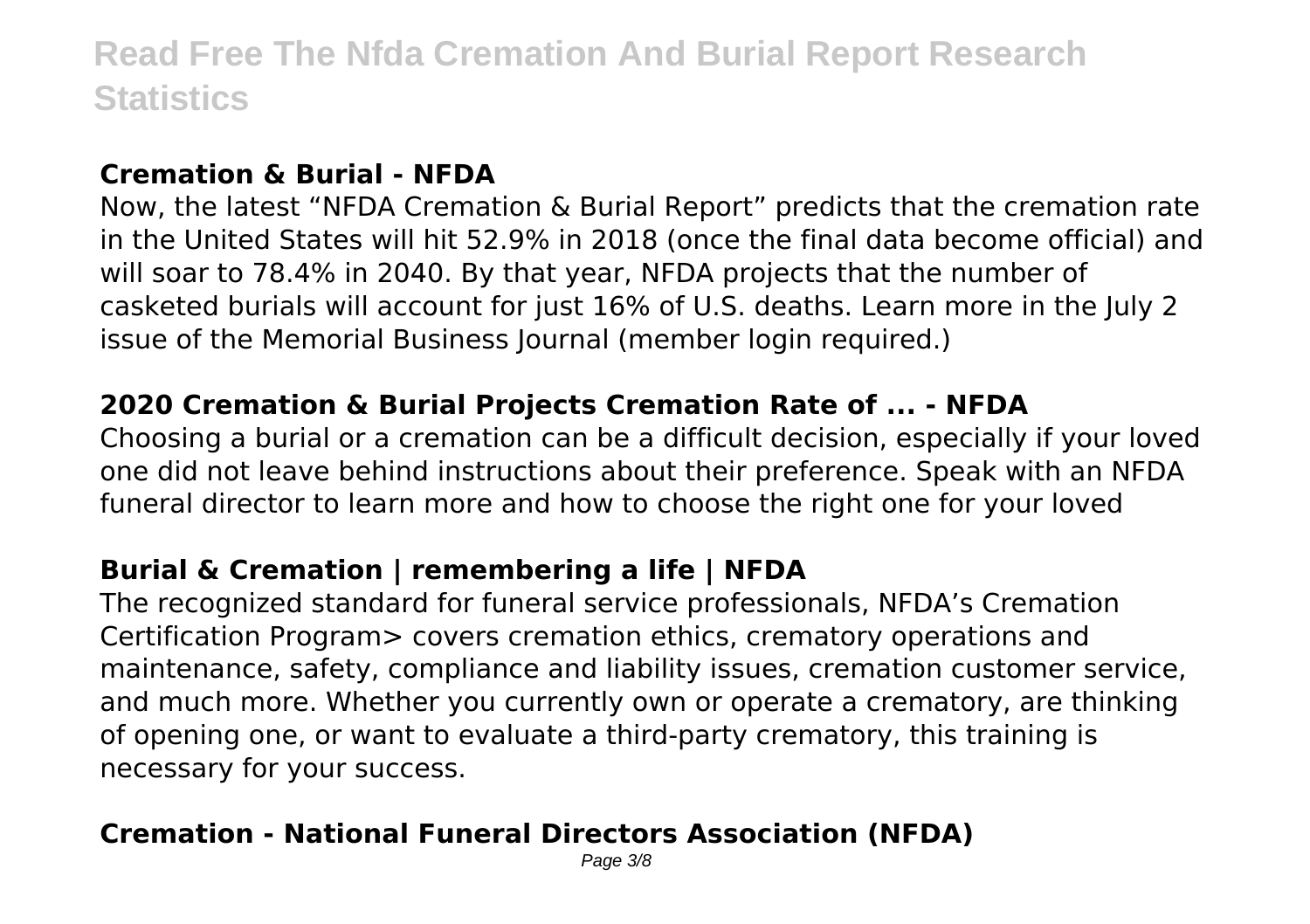Brookfield, Wis. (July 15, 2019) – By the year 2035, adults age 65 and older are projected to outnumber children for the first time in American history, according to the 2019 Cremation and Burial Report, released by the National Funeral Directors Association (NFDA). With this large of an aging population comes a natural increase in the death rate.

#### **Cremation is Here to Stay: Aging Baby Boomers ... - NFDA**

The recognized certification standard for funeral service professionals, NFDA's Cremation Certification Program covers best practices for safe, proper, and ethical crematory operations, excellence in service to cremation families, and much more.

#### **NFDA Cremation Certification Program**

The National Funeral Directors Association is the world's leading, largest and most trusted association to support funeral professionals. We provide our members with critical information, innovative tools, resources and the professional community they need to serve families, run sustainable businesses and become pillars in their communities. ...

#### **NFDA News Releases - National Funeral Directors ...**

National Funeral Directors Association (NFDA) is the world's leading and largest funeral service association, serving 19,700 individual members who represent more than 10,000 funeral homes in the United States and 49 countries around the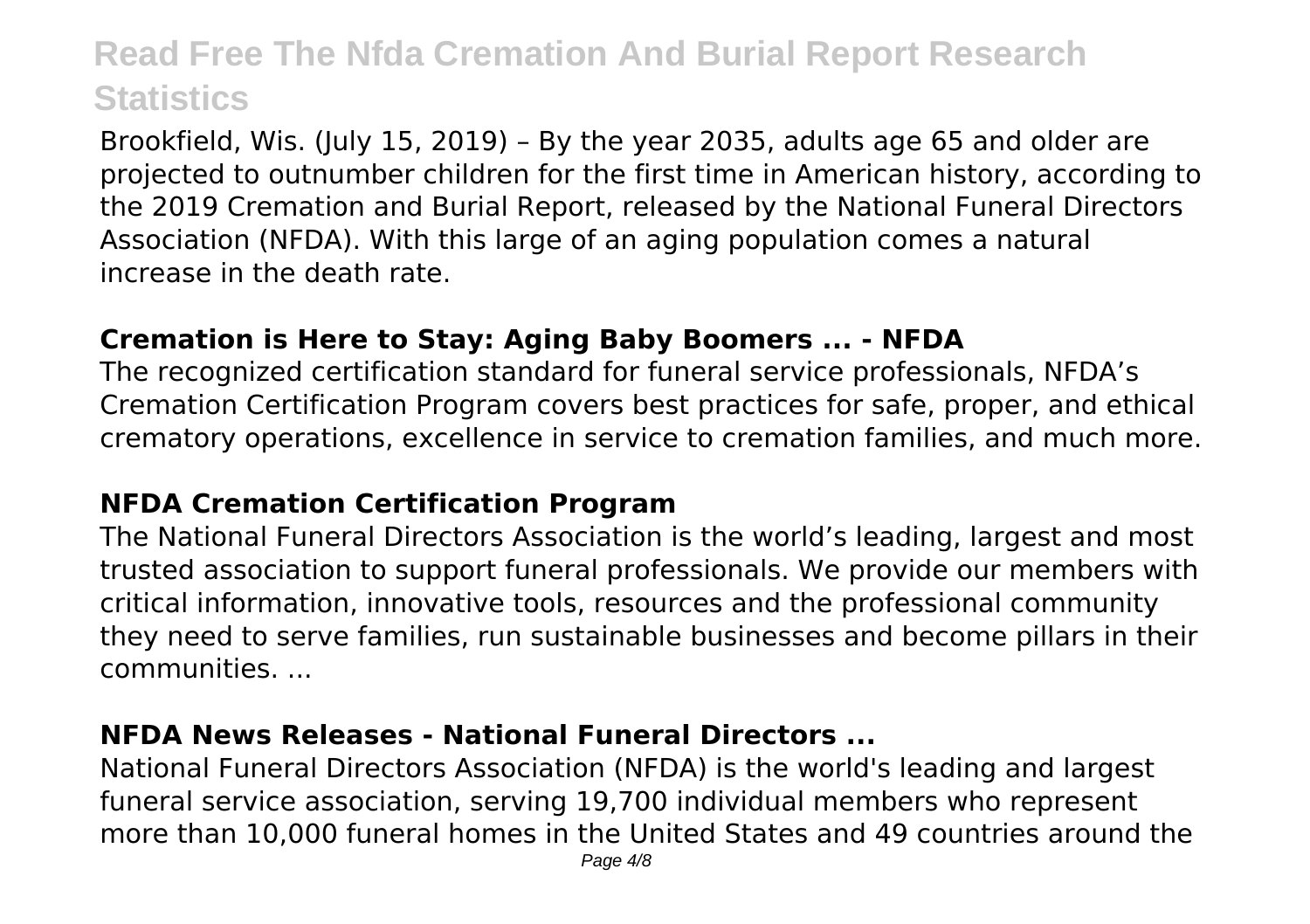### **National Funeral Directors Association (NFDA)**

The national median cost of a funeral with viewing and cremation in 2019 was \$5150. NFDA calculated the median cost of a cost of an adult funeral with cremation by totaling the costs of the following items: basic services fee, removal/transfer of remains to funeral home, embalming, other preparation of the body, use of facilities for viewing, use of facilities for a funeral ceremony, use of a service car/van, basic memorial printed package, cremation fee.

### **Statistics - National Funeral Directors Association (NFDA)**

Your NFDA funeral director will inform you if this cemetery requirement exists and describe your options. Memorialization. Families that choose cremation have many options and much flexibility when determining how to best memorialize the life of their loved one. Some families choose to have a viewing or funeral service before the cremation.

# **Cremation | remembering a life | NFDA**

Brookfield, Wis. – The National Funeral Directors Association (NFDA) released the results of its latest Member General Price List Study, which shows that the median cost of a funeral has increased 6.4% over the past five years to \$7,640 and the median cost of a funeral with cremation has increased 7.3% over the past five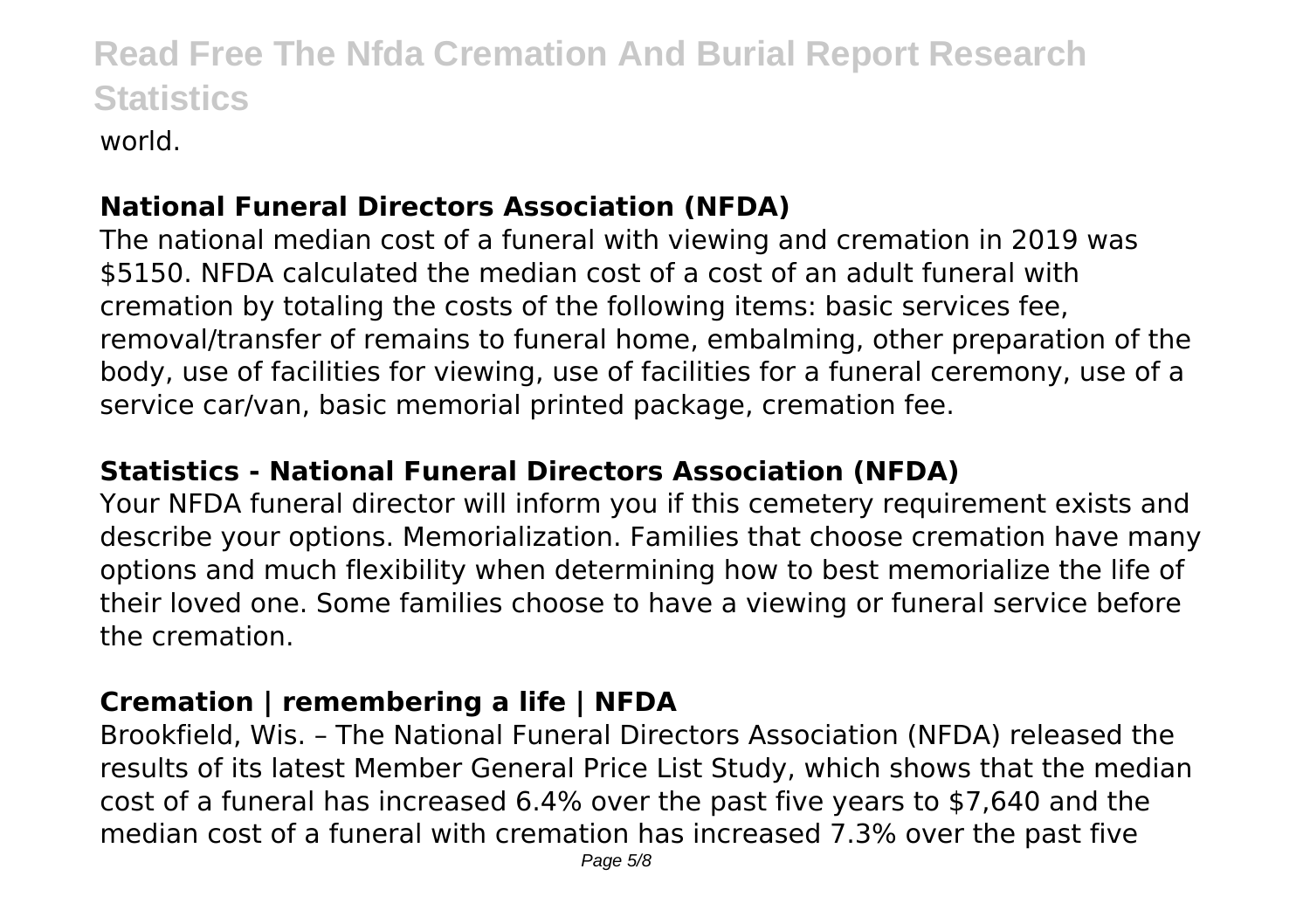years to \$5,150. The report further notes the overall rate of inflation has increased 8.4% over the same time period.

### **2019 NFDA General Price List Study Shows Funeral Costs Not ...**

Brookfield, Wis. (July 7, 2020) – More than half of funeral directors have experienced increased cremation rates due to the coronavirus pandemic, according to the 2020 Cremation and Burial Report, released by the National Funeral Directors Association (NFDA).

### **NFDA 2020 Cremation and Burial Report Reveals Embrace Of ...**

By 2030, NFDA estimates that 70.6% of all consumers will choose cremation over burial, compared with the current rate of 45.1%. The percentage of cremations is projected to exceed the percentage of burials for the first time in 2015. Even with an expected 27% increase from 2.5 million deaths

### **The NFDA Cremation and Burial Report: Research, Statistics ...**

NFDA is the world's leading and largest funeral service association, serving more than 20,000 individual members who represent nearly 11,000 funeral homes in the United States and 49 countries around the world. NFDA is the trusted leader, beacon for ethics and the strongest advocate for the profession.

# **Sign In - National Funeral Directors Association (NFDA)**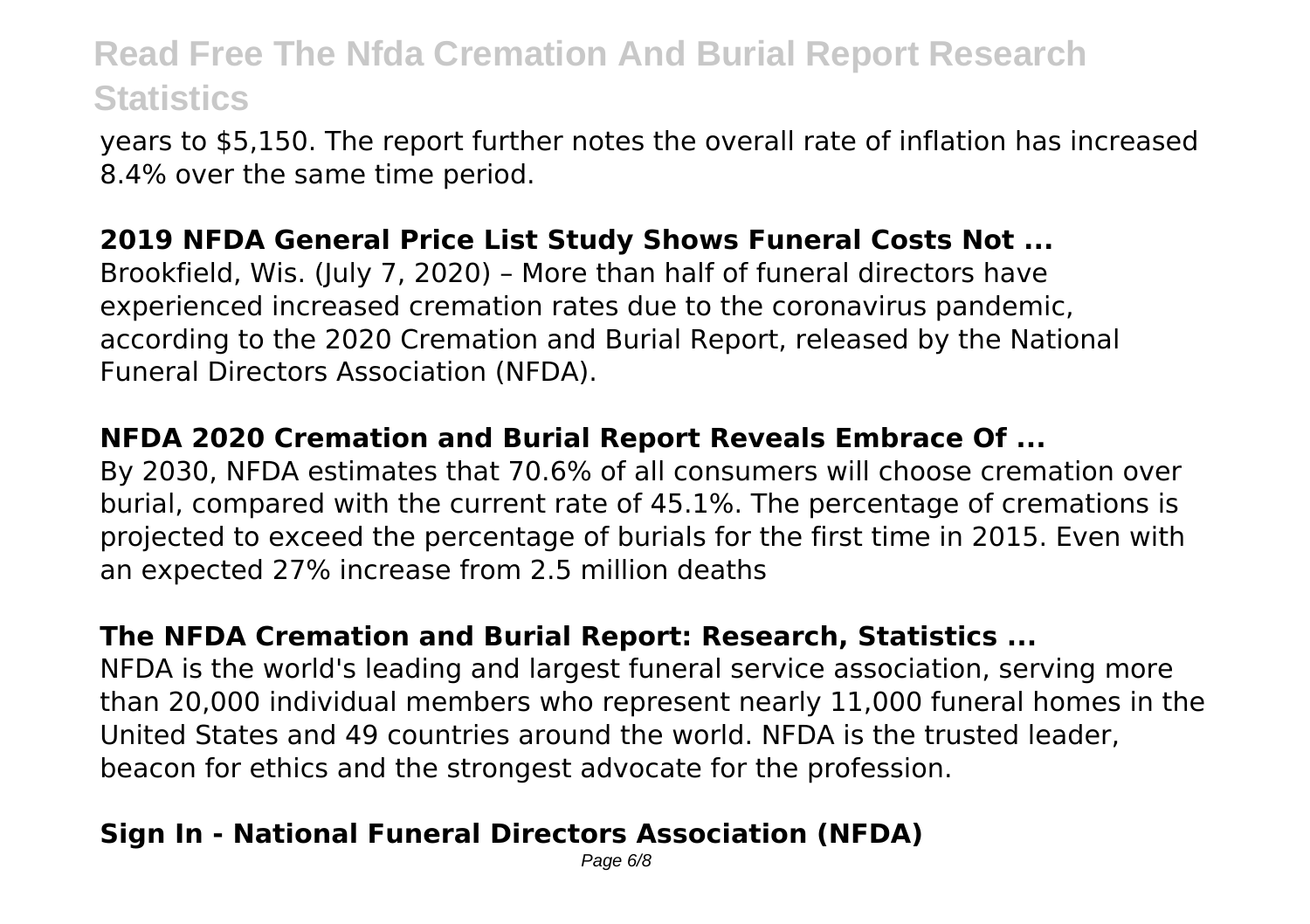NFDA is the world's leading and largest association representing funeral professionals. According to the 2015 data in the report, the rate of cremation is projected to be 48.5 percent and the rate of burial is projected to be 45.4 percent.

#### **2016 NFDA Cremation and Burial Report Released: Rate of ...**

NFDA expects the trend shifting from burial toward cremation to continue over the next 20 years, with the projected rate of cremation reaching 78.8 percent of deaths by 2035. Over the next eight years, cremation rates will likely exceed 50 percent in 44 states, up from just 16 states in 2010.

#### **NFDA Cremation and Burial Report Shows Rate of Cremation ...**

NFDA is the association of choice because it offers funeral professionals comprehensive educational resources, tools to manage successful businesses, guidance to become pillars in their communities and the expertise to foster future generations of funeral professionals.

#### **Overview - NFDA**

NFDA - The National Funeral Directors Association (NFDA) is the worldwide resource and advocate across all facets of funeral service dedicated to high ethical standards and helping members provide meaningful service to families. SSA - The official website of the US social Security Administration. VA - United States Department of Veterans Affairs